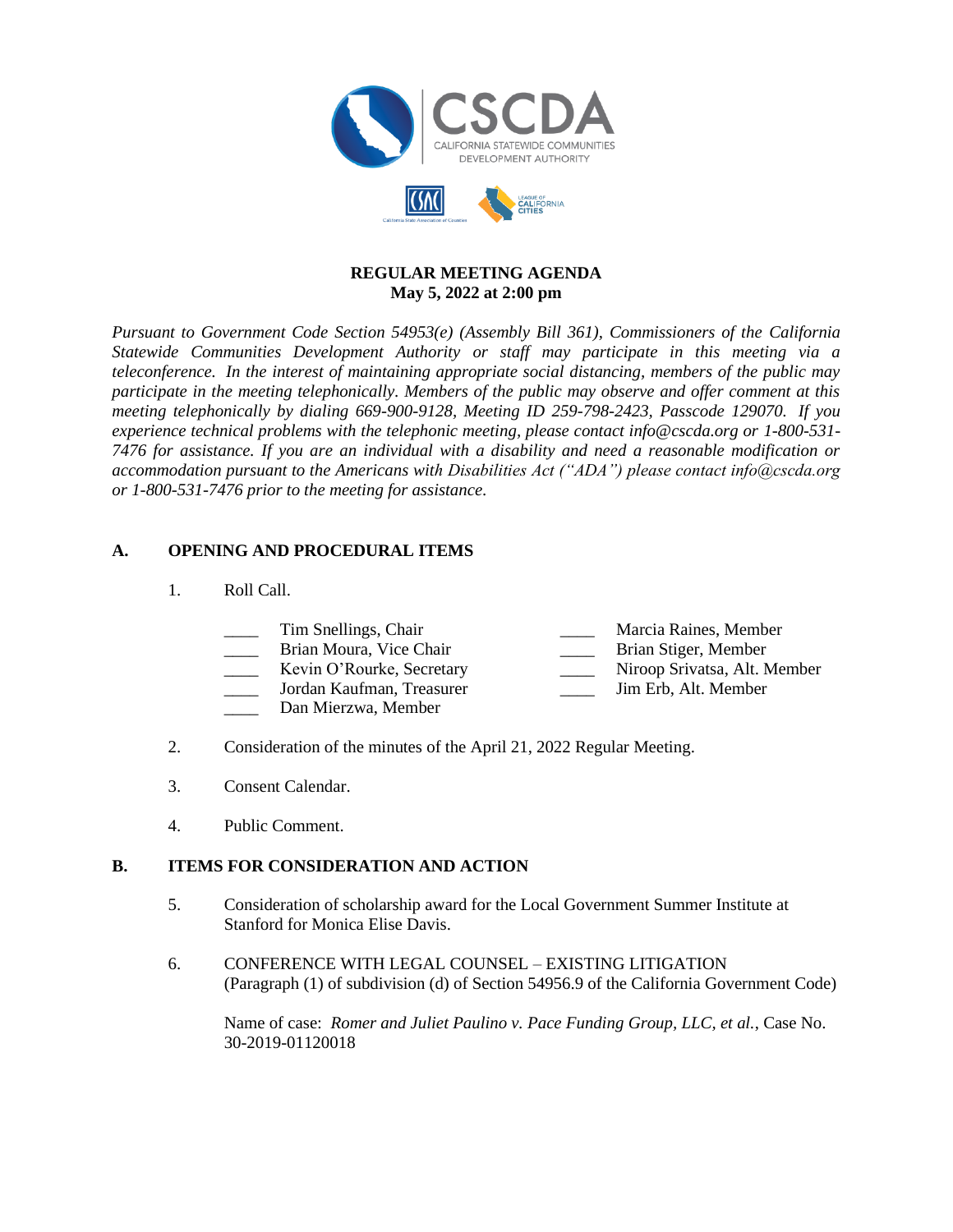# **C. STAFF ANNOUNCEMENTS, REPORTS ON ACTIVITIES OR REQUESTS**

- 7. Executive Director Update.
- 8. Staff Updates.
- 9. Adjourn.

**NEXT MEETING:** Thursday, May 19, 2022 at 2:00 p.m.